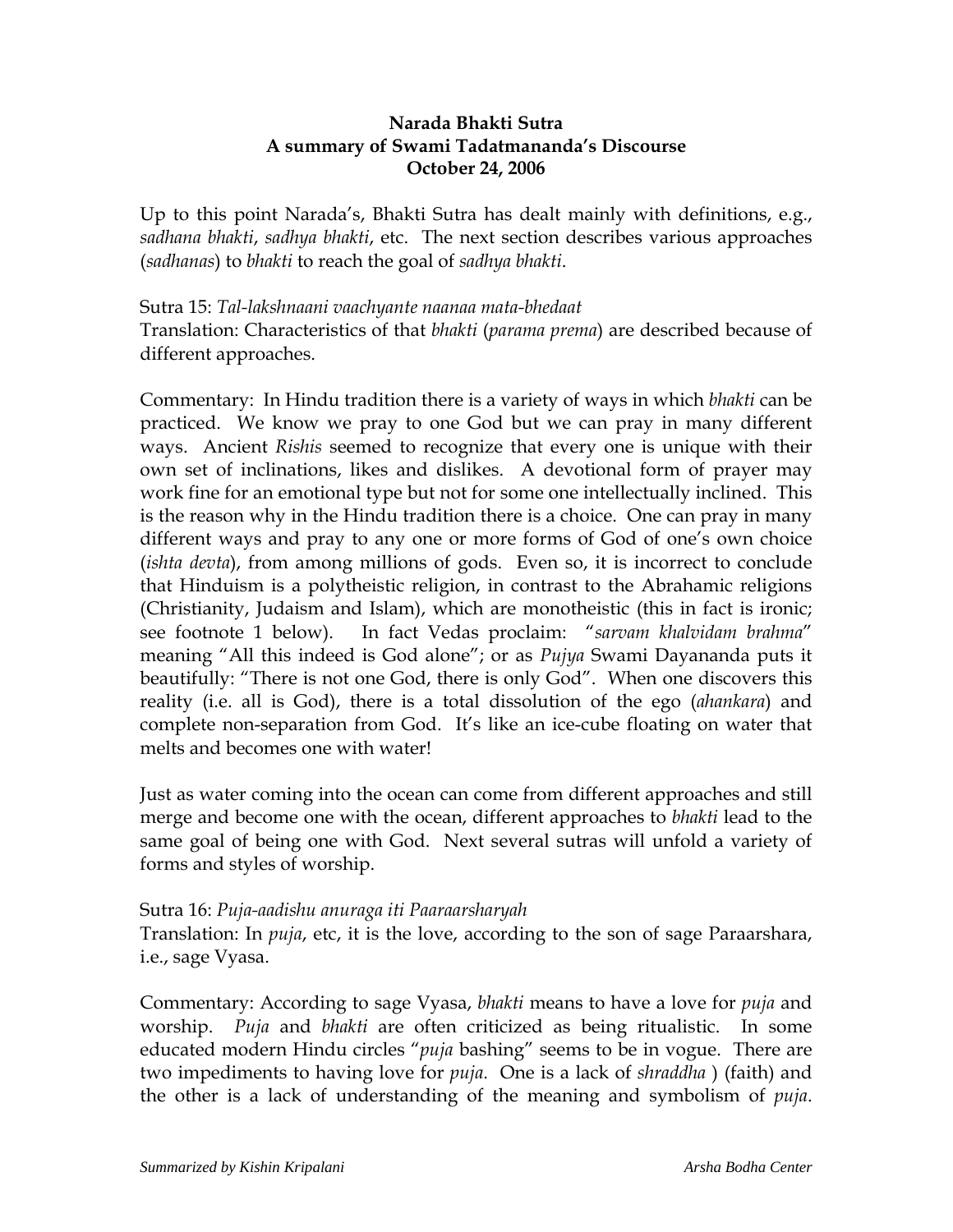Reflecting on his personal experience, Swamiji observed how in the beginning he just could not relate to *puja* ceremonies like *abhishekam*, etc. "It seems so messy!" he thought, what with the milk, honey, and the curds being poured over the Shiva *linga*, for example. But that was 25 years ago! Now, after regular practice over the years, he cherishes performance of *puja*. He realized at the outset that there must be something of value in all these rituals that have been practiced for thousands of years. He had a sense of commitment and *shraddha*. And he learned the meaning and the beauty of the symbolism behind *puja*.

With the prevalent level of education, it is helpful to first have an understanding of the rituals; practice can then follow without the otherwise constant nagging by the intellect. Blindly following a practice can become a silly ritual (see footnote 2 for a humorous anecdote). Following are the brief meanings of some of the principal rituals.

#### *Havan* or *Yajna*

Historically, *havan* (the fire ritual) was the primary means of worship during the Vedic period, way before the advent of *puja* as is now commonly performed to worship deities on an altar. *Agni* (fire) in the vision of *Rishis* was symbolically the priest that helped you worship God or any of His other forms, e.g., Lord Indra, Surya, Varuna, etc. *Agni* acts symbolically as the messenger for the one performing the *havan*. All the offerings into the fire are transported through its flames and smoke to the God whom the worshipper is praying to. A mantra is recited with each offering, pronouncing the God to whom it's being offered, e.g., "this offering is to God Indra and it's no longer mine". *Agni* can itself be worshipped as God too. Thus, *havan* is a simple and a meaningful way of praying.

# *Puja*

*Puja* can be simple or elaborate; one of the common forms is a 16-step *puja* to worship a deity. Briefly, in a *puja*, the Lord is invoked to come upon the altar and be present in the deity that is being worshipped. Then he is welcomed and received like an honored guest in your house and is treated with all your hospitality. Step by step, symbolically, He is offered a seat and his hands and feet are washed. He is then given a bath, offered clothes, ornaments, flowers, incense, lamp (*diya*), etc. and then the food is offered (*naivedyam*). After the food has been blessed by the Lord, it is received as *prasada*. During the offerings of flowers, the deity is offered many salutations and is addressed by various names, numbering 16, 108 or even 1008! These names reveal the glories of the Lord.